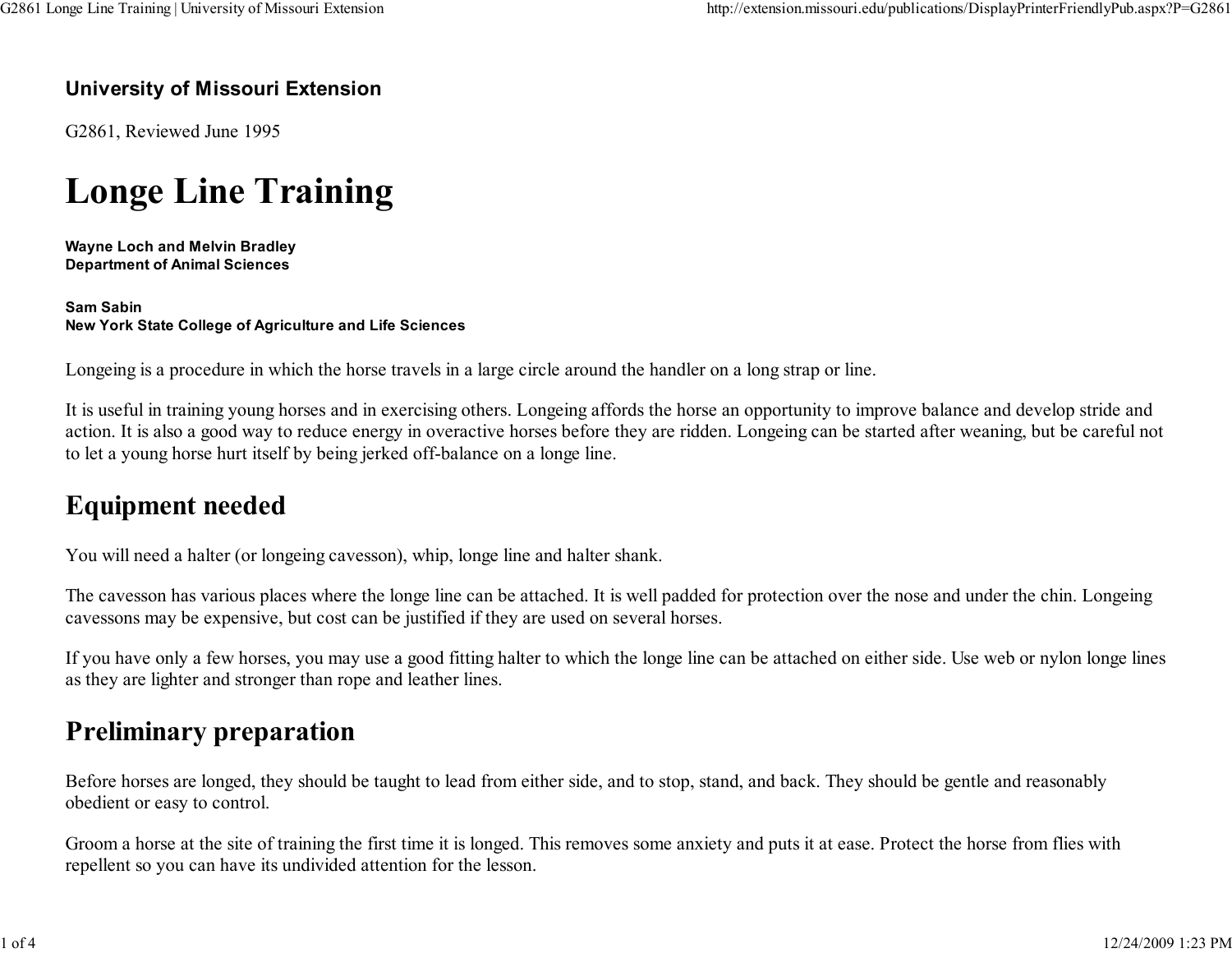Start the horse in a small pen from which it can't escape. Begin by walking in circles with the new equipment on its head. Be sure it is adjusted so itis not rubbing or detracting attention from the lesson.

## Get an assistant before starting

Although some trainers prefer to work alone, most beginners find an experienced person helpful in starting the horse in training. The assistant works from the opposite side of the trainer with a halter shank to help start and control the young horse. Most trainers prefer to start circling to the left, which allows them to handle the whip in the right hand. The assistant should eventually release the shank and drop back from the horse while the trainer urges the horse ahead into a large circle. This maneuver is accomplished by keeping the horse positioned between the longeing line infront and the whip behind.

After the horse has circled the ring a few times, the trainer should start to drop away from the shoulder, keeping the horse moving forward by tapping the ground lightly with the whip. The trainer should drop toward the rear of the horse while the assistant falls back toward its shoulder. Theassistant should then release the halter shank and gradually drop backward as the horse continues walking forward.

To keep the horse moving forward, the trainer should stand by the horse's left leg and hip as the circle is gradually made larger. Hold the whip nearthe hind leg of the horse. If the horse stops, ask it to move forward and hit the ground lightly at its heels with the whip. If it panics and faces thetrainer, the process should start over again.

The trainer should still make a small circle as the line feeds out. The whip will keep the horse from stopping or closing the size of the circle.

The horse should learn to stop and stay on the perimeter of the circle. At the command of "whoa," it may turn and face the trainer. In later lessons,the horse should stop in place on the perimeter until commanded to face inward and come to the trainer. Don't allow a horse to anticipate commands and make its own decisions. When the horse is stopped in the center of the circle or at the perimeter, it should be taught to stand in place. Don't allow the horse to stop briefly and come into the circle. If it is stopped on the perimeter, make it stay there. Vary the amount of time itstands so it will not anticipate and move out too soon.

As soon as possible, work without an assistant. It is a good idea, however, not to dismiss the assistant too soon, because you may need emergencyhelp.

# Enlarging the circle

It sometimes helps to use the butt of a whip as you circle the horse and drop away from its shoulder. If the horse tries to follow you as you moveback, move it to the perimeter with the butt of the whip against its shoulder (don't jab the horse in the ribs or flanks). Continue intimidating thehorse as the size of the circle increases.

This procedure should continue, with the horse increasing the perimeter of the circle and you decreasing it, until you are standing in one spot andthe horse is moving in a large circle around you.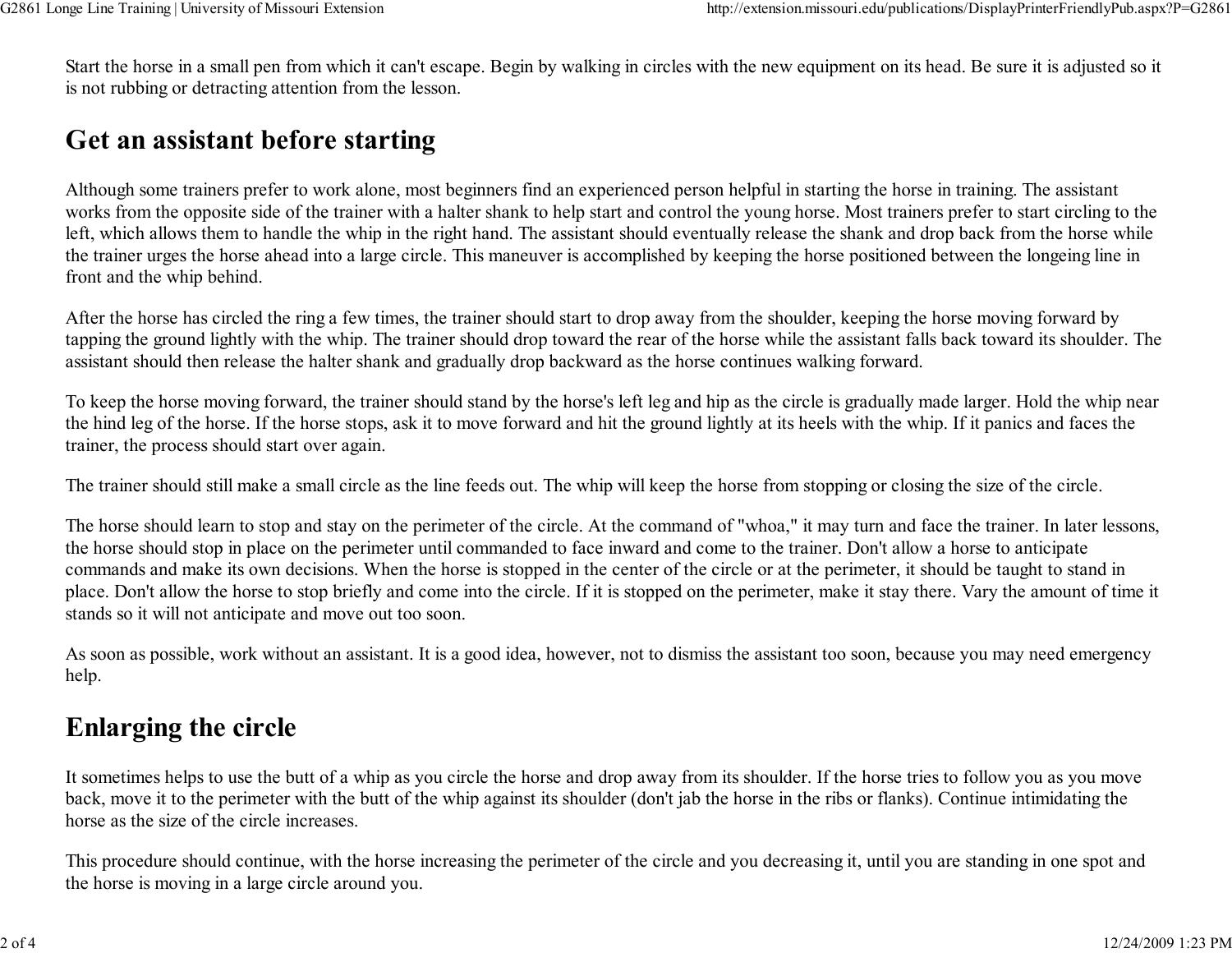Some horses keep a longe line tighter than others. It is undesirable to keep a tight line on a horse. Short pulls and releases will restrain it. A soft nylon or leather halter, compared to a longeing cavesson, may encourage tight line pulling. When the horse is going in a large circle around thetrainer with the right tension on the line, the trainer can stand in one position and give the lesson with minimum effort.

# Changing direction

Change direction of the horse and use the same procedure. Many horses are definitely one-sided in their preference in longeing. Work the weakerside more than the stronger side until the horse will longe in both directions in good form.

Horses are often frustrated when direction is changed. Sometimes they try to escape by running backwards. Be patient — start over. See that theydo it right in the beginning. Keep lessons short — 15 to 20 minutes — but stop on a positive note.

#### Potential problems

A horse may want to run while being longed. It may do this from frustration, or may feel good and want to expend some energy. Use your voice to reassure the horse. Get it used to your voice for future riding lessons. When a horse has confidence, the handler can often talk it out of unfavorableresponses to unfamiliar situations.

If a horse panics, keep your cool. You can jerk a horse too quickly and possibly cause it to sprain a leg or fall. For this reason, weanlings and yearlings usually are not allowed to canter on longe lines. If the ground is slick, longeing should be avoided or restricted to older, better trainedhorses.

Getting the line tangled up will happen to everyone sooner or later. The main thing is not to get it around your feet or allow the horse to step over it. If something goes wrong, soothe the horse vocally as you correct the situation. Leave that lesson with a positive achievement, however small itmay be.

#### The walk, trot and canter

Teach a horse to walk promptly and rapidly in both directions. Much of its future performance under saddle will be at a walk. Urge with the whip ifnecessary.

In an extended trot on the longe line, a horse should carry its head well and should trot squarely.

When cantering with good form and balance, a horse should not pull on the longe line or try to decrease the size of the circle. The horse should lead with the inside front foot and not try to bolt or run away. It is usually easier to teach a horse to canter with the correct lead from the ground, ratherthan from a horse's back. The weight of the rider changes the center of gravity and makes choosing the correct lead more difficult for the horse.Work the weak lead hardest.